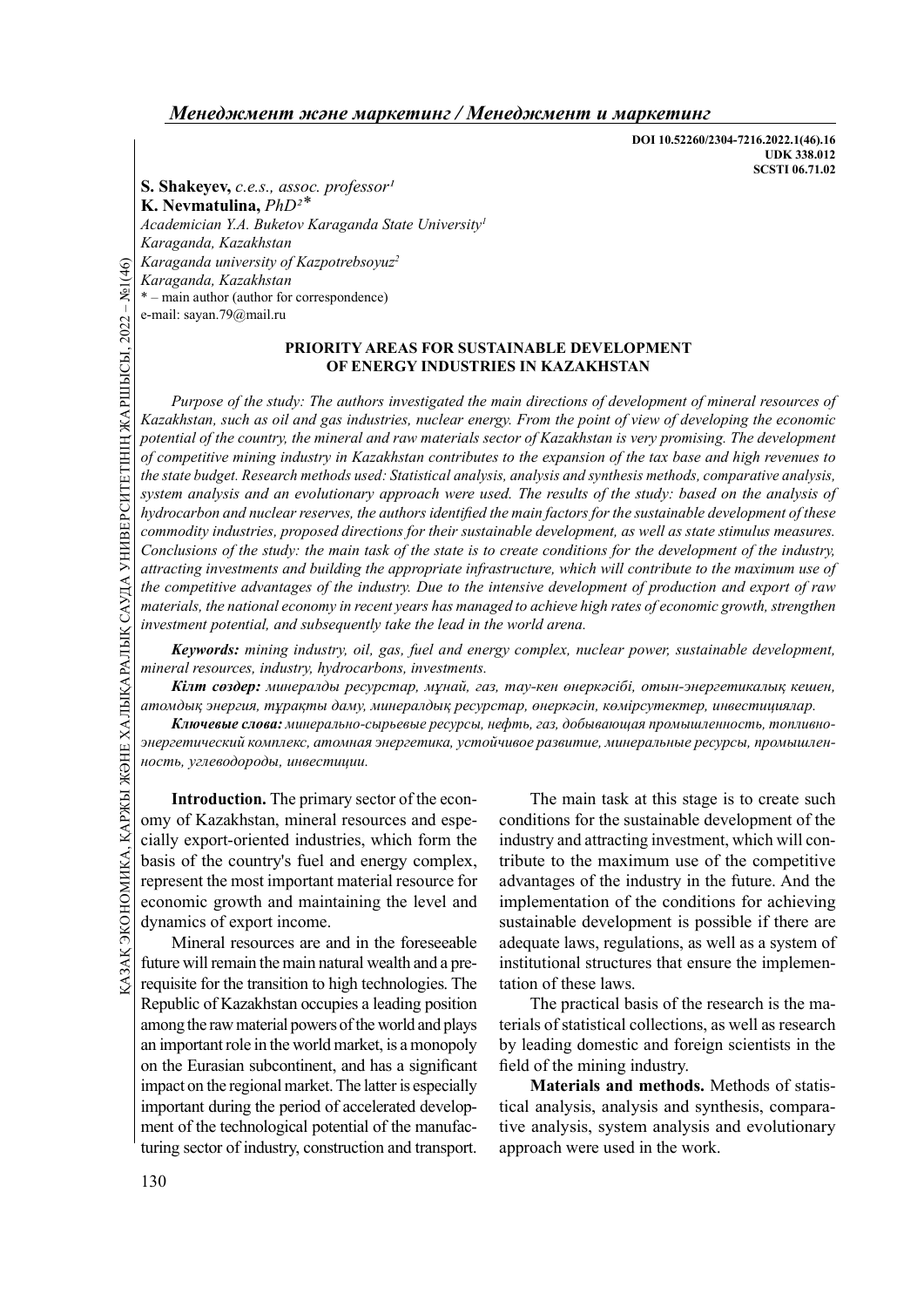Literature review. A significant contribution to the development of approaches to assessing the impact of mineral resources on economic growth, solving the problems of the development of the domestic raw materials complex in the context of global competition was made by: Kontorovich A.J., Burshtejn L.M., Livshic V.R., Ryzhkova S.V. [1, p. 1095-1104] and others. In Kazakhstan, research in the field of sustainable development, efficient use of energy resources is carried out by such leading Kazakhstani scientists as Koshanov A.K. [2, р.14-12] and Satybaldin A.A [3, р.9]. A.K. Koshanov: «… measures are being taken to overcome the raw material export model of the economy and a task has been put forward for high-tech modernization of the economy. The export-raw material model, formed after the large-scale denationalization of the main industries and industries, supports the high profitability of the extraction and export of raw materials at one pole and the low profitability of the processing sectors at the other...». A. Satybaldin: «...Sustainable economic growth should be ensured by accelerating diversification through industrialization and infrastructure development...».

Despite the high level of development of the above issues, the sustainable development of the energy industries of the Republic of Kazakhstan in the context of ever increasing competition is an urgent problem, since a thorough assessment of this process is required at the present stage to develop proposals for the implementation of the most effective proposals for its implementation.

Main part. Oil occupies a central position in meeting the energy needs of the entire world, which predetermines the role of oil-producing countries as guarantors of market stability. These include  $\begin{bmatrix} \mathcal{G} \\ \mathcal{G} \end{bmatrix}$ <br>Kazakhstan. In the last 10 years alone, the volume of oil production in the republic has more than Kazakhstan. In the last 10 years alone, the volume of oil production in the republic has more than doubled – from almost 40 million to 80 million tons. The number of contracts with subsoil users has increased from about 100 to over 400. In the most attractive geological region - on the Caspian shelf - about fifteen new oil and gas projects.

As a result, recoverable oil reserves increased from 2.9 billion tons to more than 4.8 billion tons, while gas reserves increased from 1.8 trillion m3 to 3.7 trillion m3. At the same time, the forecasted oil reserves can reach 17 billion tons, gas – 8 trillion m3. doubled – from almost 40 million to 80 million<br>tons. The number of contracts with subsoil users<br>has increased from about 100 over 400. In the lass increased from about 100 over 400. In the Caspian<br>shelf - about fifteen ne world's total, and the country itself is among the ten largest owners of this type of hydrocarbons. In terms of gas, our country has 1.7% of the world's reserves [4, p. 3]. The oil and gas industry in Kazakhstan relies on a strong resource base. Most of the developed oil and gas reserves are at the growth stage. Now hydrocarbon reserves have been identified in 8 regions and are distributed extremely unevenly throughout the country. This information is reflected in the table 1.

Table 1

| Republic, region                        | Oil, million tons        |             | Condensate, million tons |             | Gas, billion            |             |  |
|-----------------------------------------|--------------------------|-------------|--------------------------|-------------|-------------------------|-------------|--|
|                                         | <b>Balance</b><br>sheet  | Recoverable | <b>Balance</b><br>sheet  | Recoverable | <b>Balance</b><br>sheet | Recoverable |  |
| Aktobe                                  | 806,3                    | 212,3       | 53,7                     | 32,7        | 53,5                    | 1,5         |  |
| Atyrau                                  | 1211,5                   | 839,2       | 18,3                     | 12,6        | 373,4                   | 79,4        |  |
| Mangystau                               | 2524,8                   | 742.9       | 7,1                      | 3,3         | 33,3                    | 114.8       |  |
| West Kazakhstan                         | 338,1                    | 191,4       | 855,9                    | 638,4       | 133,2                   | 1338,2      |  |
| Karaganda                               | 167,2                    | 94,0        |                          |             | 8,7                     | 1,0         |  |
| Kyzylordinskaya                         | 87,2                     | 27,4        | 0,1                      | 0,1         | 0,3                     | 0,8         |  |
| Zhambyl                                 | $\overline{\phantom{0}}$ |             | 0,2                      | 0,2         | -                       | 14,8        |  |
| Total for the Republic<br>of Kazakhstan | 6293.0                   | 2095.0      | 944.0                    | 688,0       | 602,4                   | 1528,0      |  |

## Distribution of hydrocarbon reserves by regions of Kazakhstan\*

\* Compiled according to the source [4]

Today in Western Kazakhstan there are 90% of the explored deposits, which account for 98.2% of the exploited deposits. The largest of them in terms of explored reserves are the Tengiz, Karachaganak,

Zhanazhol, Zhetybai, Kenbai, Kalamkas, Karazhanbas, Kumkol, Uzen fields. Their total recoverable reserves are: for oil  $-1.565$  billion tons, for gas condensate  $-650$  million tons [5, p.10].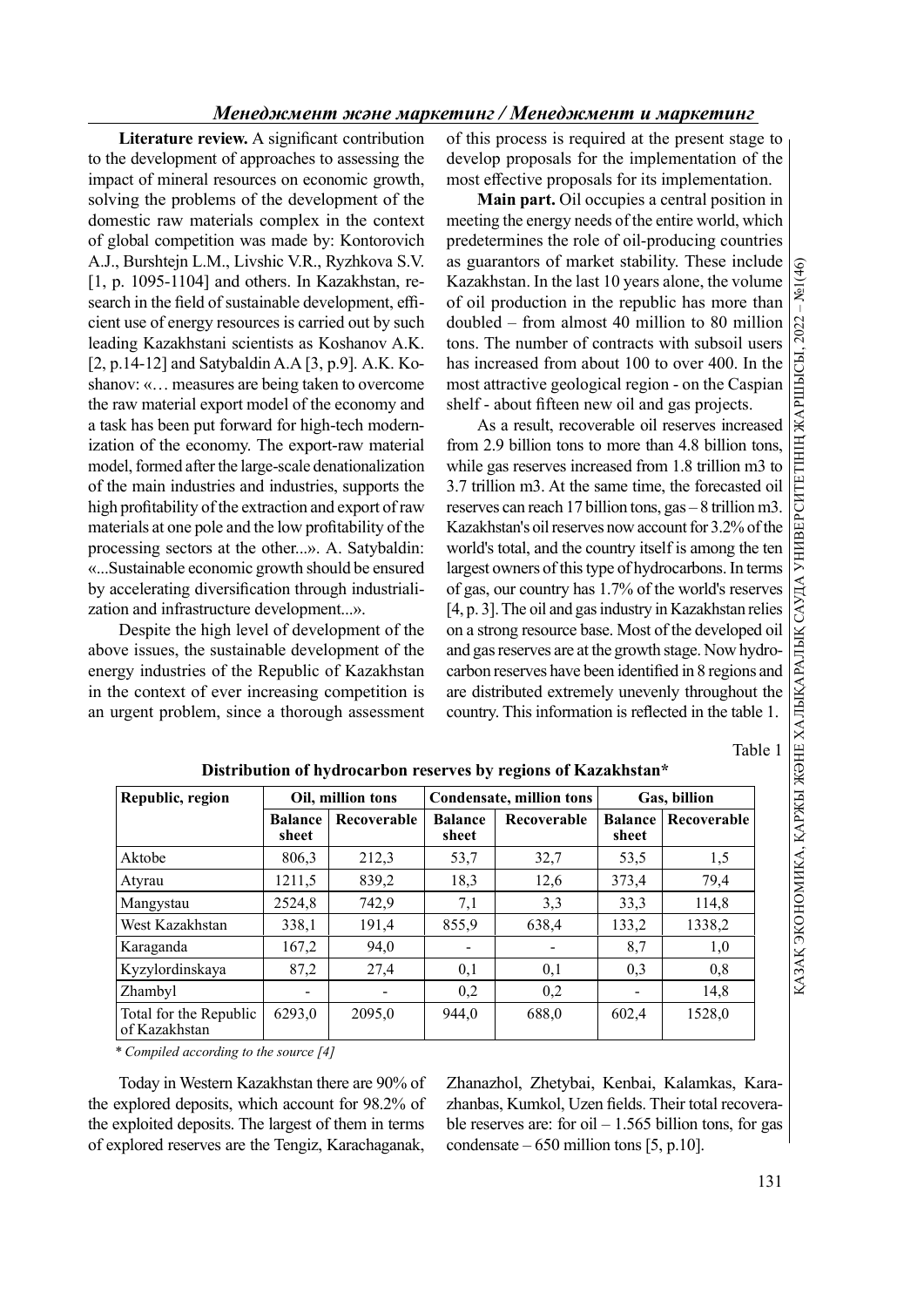In recent years, a significant part of oil production in Kazakhstan has been provided by consortia such as TCO and Karachaganak Petroleum. Thus, JV Tengizchevroil LLP (TCO), which develops the giant Tengiz and Korolevskoye fields, in 2008, TCO reached a production volume of 17.3 million tons, in

 $2009 - 22.5$  million tons, in  $2010 - 25$ , 9 million tons, in  $2011 - 25.8$  million tons, in  $2012 - 24.2$  million tons of crude oil, in  $2013 - 27.1$  million tons and in 2019 TCO's production volume reached 30 million tons. Dynamics of crude oil production by Tengizchevroil JV LLP are shown in the figure 1.



Picture 1. Dynamics of crude oil production by Tengizchevroil JV LLP, million tons<sup>\*</sup> \*Compiled according to the source [4]

The implementation of the State Program of Forced Industrial and Innovative Development and the fulfillment of the outlined tasks will increase the business attractiveness of Kazakhstan in the next 10 years. Due to these projects, the government plans to more than double oil production by 2020, bringing it to the level of more than 160 million tons and, as a result, Kazakhstan will enter the top five world oil producers [5, p.2]. In recent years, the gas industry and the economy of KazTransGas JSC have become stronger both inside the country, and outside it, they increase the international role and income of Kazakhstan. Over the past 10 years, KazTransGas JSC has turned the stagnant gas transportation business into a powerful factor in the development of energy, industry, social and geopolitical life of the country. Implementation (or expected) of important investment projects are reflected in the table 2.

Table 2

| Project                                                                           | Aim                                                                                                                                                           | <b>Status</b> |
|-----------------------------------------------------------------------------------|---------------------------------------------------------------------------------------------------------------------------------------------------------------|---------------|
| Construction of new sections on<br>the SATs-4 pipeline                            | Increase in throughput capacity from 54.6<br>to 60 billion cubic meters per year                                                                              | Implemented   |
| Construction of a reserve<br>line Uzen-Aktau                                      | Ensuring uninterrupted supply of Mangi-<br>stau region                                                                                                        | Implemented   |
| Modernization of the gas<br>distribution system of the South<br>Kazakhstan region | Uninterrupted and trouble-free gas supply<br>to Shymkent and the South Kazakhstan re-<br>gion, an increase in the guaranteed service<br>life of gas pipelines | Projecting    |
| Reconstruction of gas pipelines in<br>Almaty and Almaty region                    | Satisfy future consumption growth, securi-<br>ty of supply                                                                                                    | Projecting    |
| Gasification of Western and<br>Southern Kazakhstan                                | Gas supply to enterprises and households                                                                                                                      | Realize       |
| Construction of the first stage of<br>the Kazakhstan-China gas pipeline           | Export of Central Asian Gas to China                                                                                                                          | Implemented   |
| Construction of the Beineu-<br>Shymkent gas pipeline                              | Substitution of imports by West Kazakh-<br>stan gas                                                                                                           | Projecting    |
| Construction of the Caspian gas<br>pipeline                                       | Transit of Turkmen and export of Kazakh<br>gas                                                                                                                | Projecting    |
| Transfer of motor transport in<br>Almaty to compressed natural gas                | Development of the compressed natural gas<br>market, as well as improvement of the eco-<br>logical situation in the air basin of Almaty                       | Implementing  |

Investment projects of KazTransGas JSC\*

\* Compiled according to the source [5]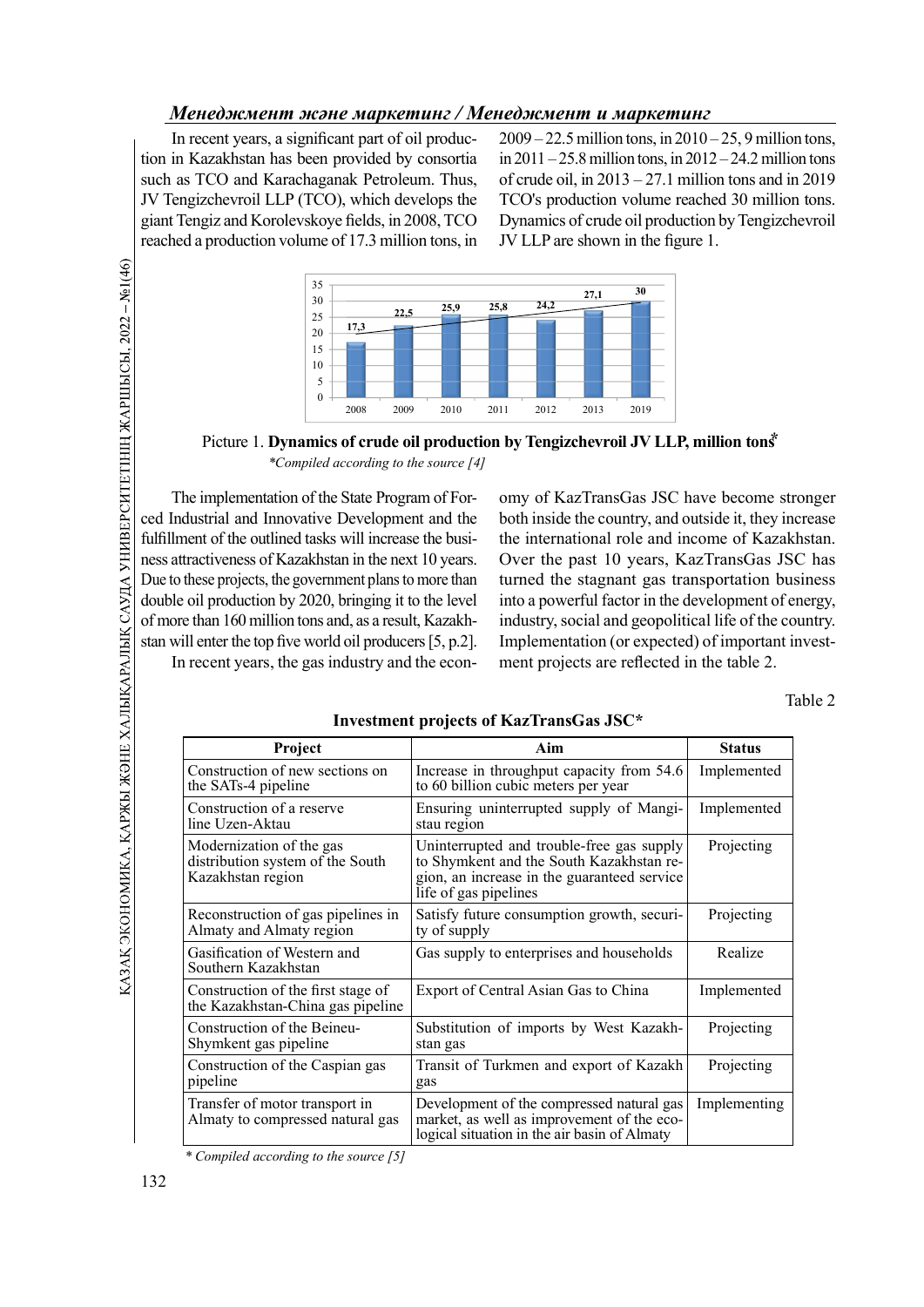It is expected that in 2030 Kazakhstan will produce 100 billion cubic meters of gas per year. Such promising gas resources, including those on the Caspian shelf, are of great interest to a number of foreign companies and states. It is not difficult to assume that the North, and in the future the East and the West - these will be the directions of export of Kazakhstani gas. This multi-vector nature provides strategic guarantees to Kazakhstan of maintaining favorable prices and tariffs for transit and export gas supplies, which we can see at the table 3.

Table 3

|                          | Years |      |      |      |  |  |  |
|--------------------------|-------|------|------|------|--|--|--|
| <b>Kind of resources</b> | 1990  | 2000 | 2020 | 2050 |  |  |  |
| Total                    | 100   | 100  | 100  | 100  |  |  |  |
| Oil                      | 43    | 38   | 28   | 20   |  |  |  |
| Natural gas              | 19    | 23   | 23   | 23   |  |  |  |
| Coal                     | 28    | 27   | 25   | 21   |  |  |  |
| Nuclear fuel             |       |      |      | 14   |  |  |  |

Directions for the development of nuclear power\*

\* Compiled according to the source [5]

As the analysis of the presented data shows, the share of nuclear fuel in the world energy balance has increased from 5% in 1990 to 7% in 2020 and it is planned to bring this growth to 14% in 2050. At the same time, until now, nuclear energy occupies a special place due to the significant unused potential and the ambiguous attitude towards it of various segments of the population, even the governments of a number of countries [6, р. 23].

129 uranium deposits and ore occurrences have been explored on the territory of Kazakhstan. Kazatomprom JSC is the national operator of Kazakhstan for the export of uranium and its compounds, rare metals, nuclear fuel for nuclear power plants, special equipment, technologies and dual-use materials. Since its inception, Kazatomprom JSC has increased uranium production from 6,632.9 tons in  $2007$  (13th in the world) to 13,291 tons in 2019 (first in the world). Today there are 21 mines in the republic. Kazatomprom JSC from 2015 to 2040 intends to invest over \$ 220 million in geological exploration [7, р.27].

Since energy is one of the main branches of the national economy of any country, the level of its development and potential capabilities can be used to judge the economic power of the country. At the current rate of growth in the consumption of fossil fuels, oil reserves will last for about 75 years, natural gas for 100 years, and coal for 200 years. Global consumption of primary energy resources may increase by 65%, and the share of fossil fuels in the world energy balance by 2020 should be reduced to 76% and by 2050 - up to 64% [8, р.3]. of the republic's subsoil, using the potential of the older generation of geologists, using the latest geological exploration technologies for forecasting and searching for hidden deposits, stimulating advanced scientific support for the geological industry [9].

Table 3  $\frac{3}{3}$ <br>
Table 3  $\frac{3}{3}$ <br>  $\frac{3}{2}$ <br>  $\frac{2020}{20}$  2050<br>  $\frac{28}{20}$ <br>  $\frac{23}{23}$ <br>  $\frac{25}{25}$ <br>  $\frac{21}{7}$ <br>  $\frac{14}{1}$ <br>
To do this, it is necessary to strengthen the study<br>
ne republic's subsoil, using the pot It follows that the stability of the mineral processing industry is determined by the reserves of mineral raw materials and the need for it by society, the volume of mining, the amount of extracted and processed raw materials, the efficiency of the technology for extracting minerals, environmental friendliness and safety of processes [10, p. 6].

One of the prerequisites for achieving sustainable development is the existence of adequate laws, regulations and standards or mining legislation, as well as a system of institutional structures that ensure the implementation of these laws [11, p.14].

The development of this area must be stimulated at the state level in three main areas:

1) involve in the zone of internal consumption as many types of minerals produced in the country as possible;

2) create conditions for the creation of finished products at the highest possible technological level;

3) stimulate innovation processes and the development of more advanced technologies for deep processing of ores and the extraction of a useful component from them.

Based on the indicated factors that determine the conditions for sustainable development of Kazakhstan in relation to the mining industry, we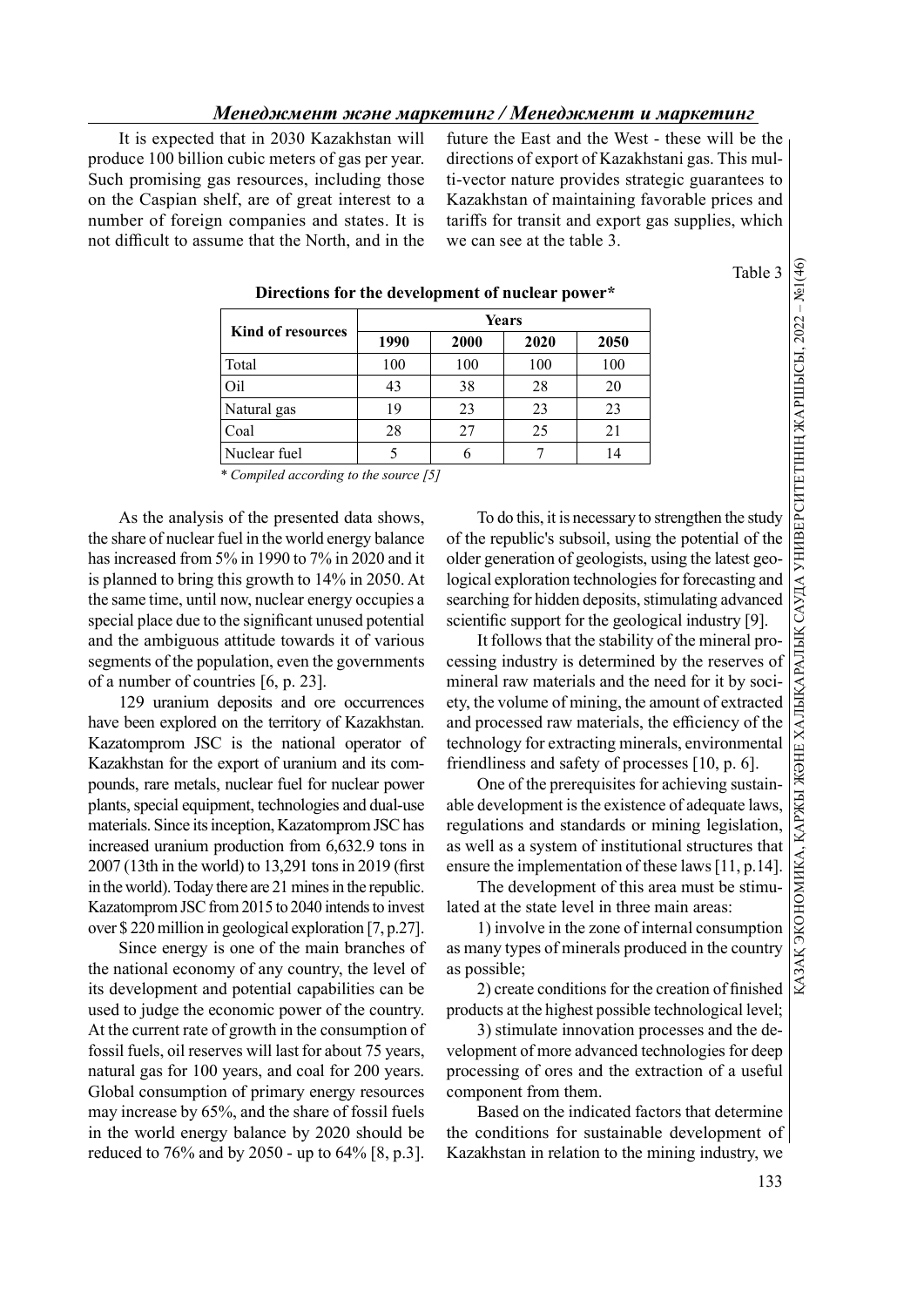will formulate the following basic principles of sustainable development of the mining complex of the Republic of Kazakhstan [12, р. 35]:

- satisfaction of basic life needs, both of the modern generation and future ones;

- ensuring environmental and technical safety of mining operations;

- maintaining the balance of interests of the state, society and representatives of the mining business;

- preservation of existing ecosystems and restoration of damaged ones;

- timely and adequate to the volume of mining production replenishment of the mineral resource base;

- expansion of the mineral resource base by types of mined mineral raw materials;

- development of technologies for deep extraction of useful components from ores, intensive and extensive development of technological modes of the country's industry.

G<br>
(CONTROLLED TO THING THE SOCIETY and representative to the preservation of expansion of expansion of the types of mined mineral to expansion of the types of mined mineral to development of the extensive development of In turn, on the basis of the above basic principles, it is possible to form the Concept of sustainable development of the extractive industry, which should be organically integrated into the Concept of sustainable development of the Republic of Kazakhstan.

The next step in this direction should be the Program for the implementation of the developed Concept, within the framework of which it is necessary to outline specific ways, stages and mechanisms for its implementation. [13, р.160, 14, р. 203].

Conclusion. Currently, there is an urgent need for the republic to move away from the raw material orientation. However, it should be understood that the path to high-tech production is the use of income from the sale of raw materials and products of a low level of processing into more and more technological and science-intensive ones. The result of such an industrial policy should be a change in the structure of the economy due to an increase in the share of manufacturing in GDP, which by 2020 will amount to at least 13%, an increase in the share of non-resource exports in total exports to 45%, and an increase in the potential of non-resource budget revenues. Support for non-resource exporters is considered in the President's Address to the people of Kazakhstan (January, 2010) as a «key area of industrialization» designed to expand the export opportunities of the Kazakhstani industry in international markets.

## **REFERENCES**

1. Конторович А.Э., Бурштейн Л.М., Лившиц В.Р., Рыжкова С.В. Главные направления развития нефтяного комплекса России в первой половине XXI века // Вестник Российской академии наук. – 2019. – № 11. – С. 1095-1104.

2. Кошанов А.К. Динамика посткризисного экономического роста и современные тенденции неоиндустриальной модернизации развитых и развивающихся стран // Вестник Евразийского национального университета им. Л. Гумилева, Серия экономическая. – 2012. – №3. – С. 4-12.

3. Сатубалдин А.А. Социально-экономическое развитие Казахстана: основные тренды, проблемы и перспективы // Общество и экономика. – 2017. – № 9. – С. 9-25.

4. Бренд нефтяных возможностей: К 2020 году Республика Казахстан войдет в мировую пятерку производителей «черного золота» // Казахстанская правда. – 2010. – С. 5.

5. Шакуликова Г. Вопросы потенциала нефтегазового комплекса Казахстана //Қаржы-қаражат – финансы Казахстана. – 2005. – № 4. – С. 43.

6. Нова А. Ядерная энергетика в XXI веке // Промышленность Казахстана. – 2005. – № 6 (33).

 $\frac{18}{12}$  национального университета им. Л. Гумилева, Серия эконом 3. Сатубалдин А.А. Социально-экономическое развитие 1<br>
блемы и перспективы // Общество и экономика. – 2017. – № 4. Бренд нефтяных возможностей: К 2020 7. Смирнова Е. Настоящее и будущее казахстанского атома // Промышленность Казахстана. –  $2006. - N<sub>2</sub> 4(37).$ 

8. Спицын А. Россия и Казахстан в энерго-экологической интеграции // Экономист. – 2009. – № 5. – 34 c.

9. Жарменов А., Галиев С. Необходимость разработки стратегии устойчивого развития горной промышленности // Промышленность Казахстана. – 2007. – № 4(43).

10. Чантурия В.А. Перспективы устойчивого развития горно-перерабатывающей индустрии России // Горный журнал. – 2007. – № 2. – C. 2-9.

11. Бурцев И. Проблемы достижения устойчивого развития в горной промышленности // Вестник. – 2005. – № 6. – C. 12-16.

12. Приоритеты концепции перехода Республики Казахстан к устойчивому развитию / Алматы: Материалы МООС РК. – 006. – С. 40.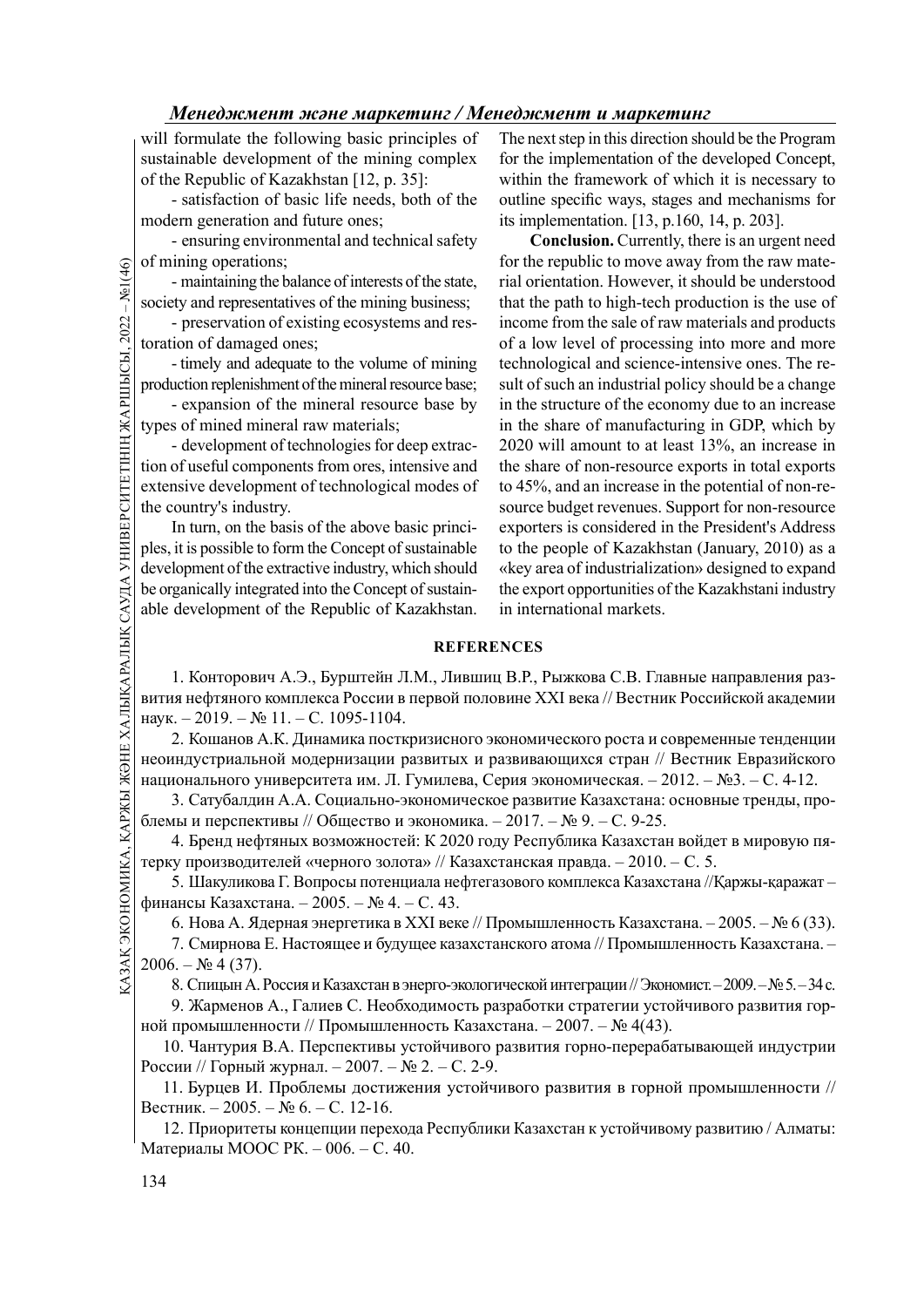13. Каренов Р.С. Формирование рынка минерально-сырьевых ресурсов Казахстана / Караганда: ИПЦ «Профобразование». – 2008. – С. 276.

14. Каренов Р.С. Приоритеты стратегии индустриально-инновационного развития горнодобывающей промышленности Казахстана / Астана: Изд-во КазУЭФМТ. – 2010. – С. 539.

## ЛИТЕРАТУРА

1. Kontorovich A.J., Burshtejn L.M., Livshic V.R., Ryzhkova S.V. Glavnye napravlenija razvitija neftjanogo kompleksa Rossii v pervoj polovine XXI veka [The main directions of the oil complex of Russia in the first half of the XXI century] // Vestnik Rossijskoj akademii nauk. – 2019. – № 11. – S. 1095-1104 [in Russian].

095-1104 in Russian).<br>
2. Koshanov Α.Κ. Dinamika postkrizisnogo jekonomicheskogo rosta i sovremennye tendencii a<br>
2. Koshanov Α.Κ. Dinamika postkrizisnogo jekonomicheskogo rosta i sovremennye tendencii a<br>
mlustrialityj mo neoindustrial'noj modernizacii razvityh i razvivajushhihsja stran [Dynamics of post-crisis economic growth and current trends in neo-industrial modernization of developed and developing countries] // Vestnik Evrazijskogo nacional'nogo universiteta im. L. Gumileva, Serija jekonomicheskaja. – 2012. – №3. – S. 4-12 [in Russian].

3. Satubaldin A.А. Social'no-jekonomicheskoe razvitie Kazahstana: osnovnye trendy, problemy i perspektivy [Socio-economic development of Kazakhstan: main trends, problems and prospects] // Obshhestvo i jekonomika. – 2017. – № 9. – S. 9-25 [in Russian].

4. Brend neftjanyh vozmozhnostej: K 2020 godu Respublika Kazahstan vojdet v mirovuju pjaterku proizvoditelej «chernogo zolota» [Oil Opportunity Brand: By 2020, the Republic of Kazakhstan will enter the world's five "black gold" producers] // Kazahstanskaja Pravda.  $-2010$ .  $-5$  s. [in Russian].

5. Shakulikova G. Voprosy potenciala neftegazovogo kompleksa Kazahstana [Issues of the potential of the oil and gas complex of Kazakhstan] // Karzhy-karazhat – finansy Kazahstana. – 2005. –  $\mathcal{N}$  4. – 43 s. [in Russian].

6. Nova A. Jadernaja jenergetika v XXI veke [Nuclear Energy in the 21st Century] // Promyshlennost' Kazahstana. – 2005. – № 6 (33). – S. 22-26 [in Russian].

7. Smirnova E. Nastojashhee i budushhee kazahstanskogo atoma [Present and future of the Kazakhstani atom] // Promyshlennost' Kazahstana. – 2006. – № 4 (37). – S. 42-46 [in Russian].

8. Spicyn A. Rossija i Kazahstan v jenergo-jekologicheskoj integracii [Russia and Kazakhstan in energy-ecological integration] // Jekonomist. – 2009. – № 5. – 34 s. [in Russian].

9. Zharmenov A., Galiev S. Neobhodimost' razrabotki strategii ustojchivogo razvitija gornoj promyshlennosti [The need to develop a strategy for the sustainable development of the mining industry] // Promyshlennost' Kazahstana. – 2007. – № 4(43) [in Russian].

10. Chanturija V.A. Perspektivy ustojchivogo razvitija gorno-pererabatyvajushhej industrii Rossii [Prospects for sustainable development of the mining and processing industry in Russia] // Gornyj zhurnal. – 2007. –  $\mathbb{N}^2$  2. – S. 2-9 [in Russian].

11. Burcev I. Problemy dostizhenija ustojchivogo razvitija v gornoj promyshlennosti [Problems of Achieving Sustainable Development in the Mining Industry] // Vestnik. – 2005. – № 6.– S. 12-16 [in Russian].

12. Prioritety koncepcii perehoda Respubliki Kazahstan k ustojchivomu razvitiju [Priorities of the concept of transition of the Republic of Kazakhstan to sustainable development] / Almaty, Materialy MOOS RK. – 006. – S. 40 [in Russian].

13. Karenov R.S. Formirovanie rynka mineral'no-syr'evyh resursov Kazahstana [Formation of the market of mineral resources in Kazakhstan] / Karaganda: IPC «Profobrazovanie». – 2008. – S. 276 [in Russian].

14. Karenov R.S. Prioritety strategii industrial'no-innovacionnogo razvitija gornodobyvajushhej promyshlennosti Kazahstana [Priorities of the strategy of industrial and innovative development of the mining industry in Kazakhstan] / Astana: Izd-vo KazUJFMT. – 2010. – S. 539 [in Russian].